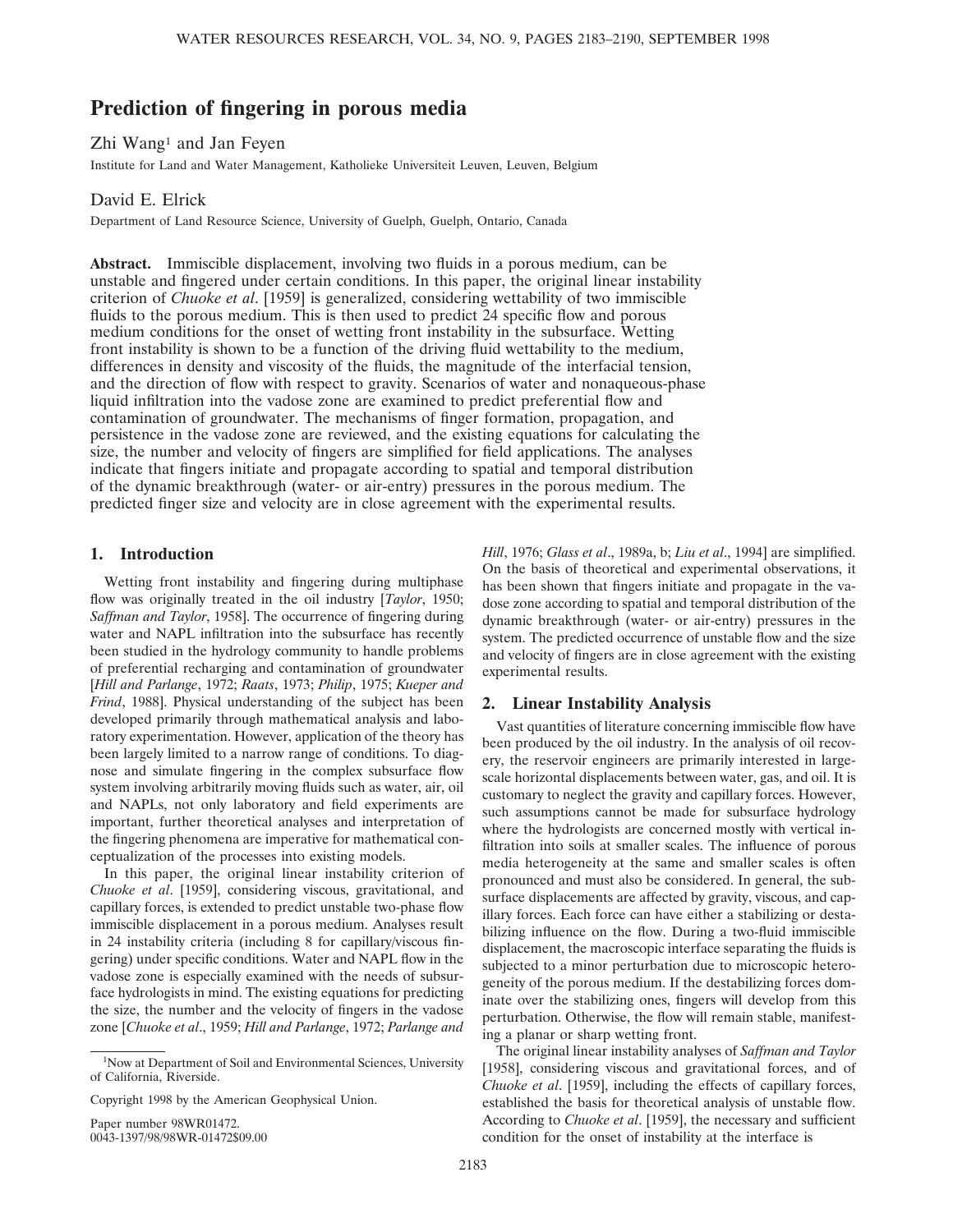**Table 1.** Unstable Flow Conditions for Two-Phase Flow Immiscible Displacements in a Porous Medium

|                          |                                                                                                                                                                                         | Displacement Direction                                                                                                                                               |                                                                                                                                                                      |                                                                                              |  |  |
|--------------------------|-----------------------------------------------------------------------------------------------------------------------------------------------------------------------------------------|----------------------------------------------------------------------------------------------------------------------------------------------------------------------|----------------------------------------------------------------------------------------------------------------------------------------------------------------------|----------------------------------------------------------------------------------------------|--|--|
|                          | Fluid Properties                                                                                                                                                                        | A<br>Downward<br>$(\beta < 90^{\circ})$                                                                                                                              | B<br>Upward<br>$(\beta > 90^{\circ})$                                                                                                                                | Horizontal<br>or Capillary                                                                   |  |  |
| Wetting<br>$(e = 1)$     | 1: $\rho_w > \rho_{nw}, \mu_w > \mu_{nw}$<br>2: $\rho_w > \rho_{nw}, \mu_w < \mu_{nw}$<br>3: $\rho_w < \rho_{nw}, \mu_w > \mu_{nw}$<br>4: $\rho_w < \rho_{nw}, \mu_w < \mu_{nw}$        | $V < V_{\text{crit}} - V_{\text{cap}}$<br>$V > V_{\text{crit}} - V_{\text{cap}}$<br>$V > V_{\text{crit}} + V_{\text{cap}}$<br>$V < V_{\text{crit}} + V_{\text{cap}}$ | $V > V_{\text{crit}} + V_{\text{cap}}$<br>$V < V_{\text{crit}} + V_{\text{cap}}$<br>$V < V_{\text{crit}} - V_{\text{cap}}$<br>$V > V_{\text{crit}} - V_{\text{cap}}$ | $V > V_{\text{cap}}$<br>$V < V_{\text{cap}}$<br>$V > V_{\text{cap}}$<br>$V < V_{\text{cap}}$ |  |  |
| Nonwetting<br>$(e = -1)$ | 5: $\rho_{nw} > \rho_{w}, \mu_{nw} > \mu_{w}$<br>6: $\rho_{nw} > \rho_w, \mu_{nw} < \mu_w$<br>7: $\rho_{nw} < \rho_w$ , $\mu_{nw} > \mu_w$<br>8: $\rho_{nw} < \rho_w, \mu_{nw} < \mu_w$ | $V > V_{\text{crit}} + V_{\text{cap}}$<br>$V < V_{\text{crit}} + V_{\text{cap}}$<br>$V < V_{\text{crit}} - V_{\text{cap}}$<br>$V > V_{\text{crit}} - V_{\text{cap}}$ | $V < V_{\text{crit}} - V_{\text{cap}}$<br>$V > V_{\text{crit}} - V_{\text{cap}}$<br>$V > V_{\text{crit}} + V_{\text{cap}}$<br>$V < V_{\text{crit}} + V_{\text{cap}}$ | $V > V_{\text{cap}}$<br>$V < V_{\text{cap}}$<br>$V > V_{\text{cap}}$<br>$V < V_{\text{cap}}$ |  |  |

The subscripts *w* and *nw* denote the wetting and nonwetting fluid, respectively,  $\rho$  is the density, and  $\mu$  is the viscosity of the fluid.

$$
V - \frac{(\rho_2 - \rho_1) g k \cos \beta}{(\mu_2 - \mu_1)} - \frac{k \sigma^* \alpha^2}{(\mu_2 - \mu_1)} > 0 \tag{1}
$$

where  $V$  is the Darcy's velocity of the interface, the subscript  $1$ refers to the displacing fluid and 2 to the displaced fluid,  $\rho$  is the density, and  $\mu$  is the viscosity of the fluids, *g* is the acceleration due to gravity, *k* is the effective permeability of the porous medium,  $\beta$  is the angle between the gravitational direction and the direction of the displacement,  $\alpha$  is a perturbation to the wetting front expressed as (interface deformation), and  $\sigma^*$  the effective interfacial tension in the porous medium compared to  $\sigma$ , the ordinary interfacial tension in parallel plates (or Hele-Shaw cells). *Chuoke et al*. [1959] defined that  $\sigma^* = \sigma(dA^*/dA)$ , where *A*<sup>\*</sup> represents the total area of the microscopic, moving fluid-fluid interfaces, and *A* the total area of the macroscopic interface.

Immiscible displacement implies a wetting and a nonwetting fluid in the system. Hence, it is important to know which of the fluids is the driving fluid and whether the driving fluid is wettable or not to the porous medium. In the original derivation, *Chuoke et al*. [1959] did not consider wettability, but specified that the displacement velocity  $V$  should be positive for fluid 1 (actually the nonwetting fluid in their paper) displacing fluid 2 (the wetting fluid), and negative for the reverse displacement. The effective macroscopic interfacial tension  $\sigma^*$  is inherently negative for the nonwetting fluid displacing the wetting fluid. The wettability of the driving fluid to the medium can be expressed here by introducing a wettability variable *e*, valued  $e = 1$  for the wetting fluid displacing the nonwetting fluid, and  $e = -1$  for the reversed displacement. Hence, the interfacial tension,  $\sigma^* = e|\sigma^*|$ , is positive when  $e = 1$  and negative when  $e = -1$ . Accordingly, (1) as a case for  $e = -1$  in the analysis of *Chuoke et al*. [1959] can be generalized as

$$
V + \frac{e(\rho_w - \rho_{nw})gk\,\cos\,\beta}{(\mu_w - \mu_{nw})} - \frac{e|\sigma^*|k\alpha^2}{(\mu_w - \mu_{nw})} > 0 \qquad (2)
$$

where the subscript *w* indicates the wetting fluid and *nw* the nonwetting fluid, and all the other terms are as defined for (1). Notice that the second term in Eq. (2) represents the ratio between the gravitational and the viscous forces, and the third term reflects the ratio between the capillary and the viscous forces. When gravity dominates the flow, it results in gravity fingering. However, when the dominance of gravity disappears (e.g., when  $\rho_w \approx \rho_{nw}$  or  $\beta \approx 90^{\circ}$ ), the capillary and viscous forces will dominate, resulting in capillary or viscous fingerings.

The effect of the density difference (gravity effect) can be

simply expressed using a density directional variable,  $n<sub>o</sub>$  =  $(\rho_w - \rho_{nw})/\rho_w - \rho_{nw}$ ; thus  $n_o = 1$  indicates a heavier wetting fluid than the nonwetting fluid in the system ( $\rho_w > \rho_{nw}$ ), and  $n_{\rho} = -1$  for a heavier nonwetting fluid ( $\rho_{w} < \rho_{nw}$ ). The viscosity difference can also be expressed using a viscosity directional variable,  $n_{\mu} = (\mu_w - \mu_{nw})/|\mu_w - \mu_{nw}|$ , so that when the wetting fluid is more viscous than the nonwetting fluid ( $\mu_w > \mu_{nw}$ )  $n_\mu = 1$ , otherwise,  $n_\mu = -1$ . Similarly, the gravity effect on the flow can be evaluated using a gravity directional variable,  $n_g = \cos \beta / \cos \beta$ . Thus, for the downward displacement ( $\beta$  < 90°)  $n_g = 1$ , for the upward displacement ( $\beta > 90^{\circ}$ )  $n_q = -1$ , and for the horizontal (capillary or viscous) displacement ( $\beta = 90^{\circ}$ )  $n_a = 0$ .

Incorporating the sign variables  $n_{\rho}$ ,  $n_{\mu}$ , and  $n_{\sigma}$  into (2) results in

$$
V + e\left(\frac{n_g n_\rho}{n_\mu} V_{\text{crit}} - \frac{V_{\text{cap}}}{n_\mu}\right) > 0
$$
 (3a)

where  $V_{\text{crit}}$  is the critical velocity (driven by gravity and viscous forces), defined by

$$
V_{\text{crit}} = \frac{|\rho_w - \rho_{\text{nw}}|}{|\mu_w - \mu_{\text{nw}}|} g k |\cos \beta| \tag{3b}
$$

and  $V_{\text{can}}$  is a capillary and viscosity driven velocity, defined by

$$
V_{\rm cap} = \frac{|\sigma^*|k\alpha^2}{|\mu_w - \mu_{\scriptscriptstyle{TW}}|} \tag{3c}
$$

Hence a two-phase immiscible flow is unstable when the inequity equation (3a) is satisfied. Table 1 lists 24 specific criteria, encompassing all possible combinations of *e*,  $n_p$ ,  $n_\mu$ , and  $n_q$ values. Notice that there are eight unstable conditions for fingering induced by capillary and viscous forces as shown in column C.

Some of the instability criteria as shown in Table 1 have already been confirmed by existing experiments. Specific to the oil recovery process, the upward displacement of oil (a wetting fluid) by water (a more dense and less viscous nonwetting fluid) was unstable when  $V > V_{\text{crit}} - V_{\text{cap}}$  (combination B6 in Table 1) [*Chuoke et al*., 1959]. The downward air-glycerin (nonwetting-wetting) displacement was unstable (A8) when  $V > V_{\text{crit}} - V_{\text{cap}}$  [*Saffman and Taylor*, 1958]. In subsurface hydrology, it is generally conceptualized [*Hill and Parlange*, 1972] that the downward water and NAPL infiltration into the dry soils is unstable when the condition A1 ( $V < V_{\text{crit}} - V_{\text{cap}}$ , assuming  $V_{\text{cap}} = 0$ ) is satisfied [*Diment and Watson*, 1982; *Starr*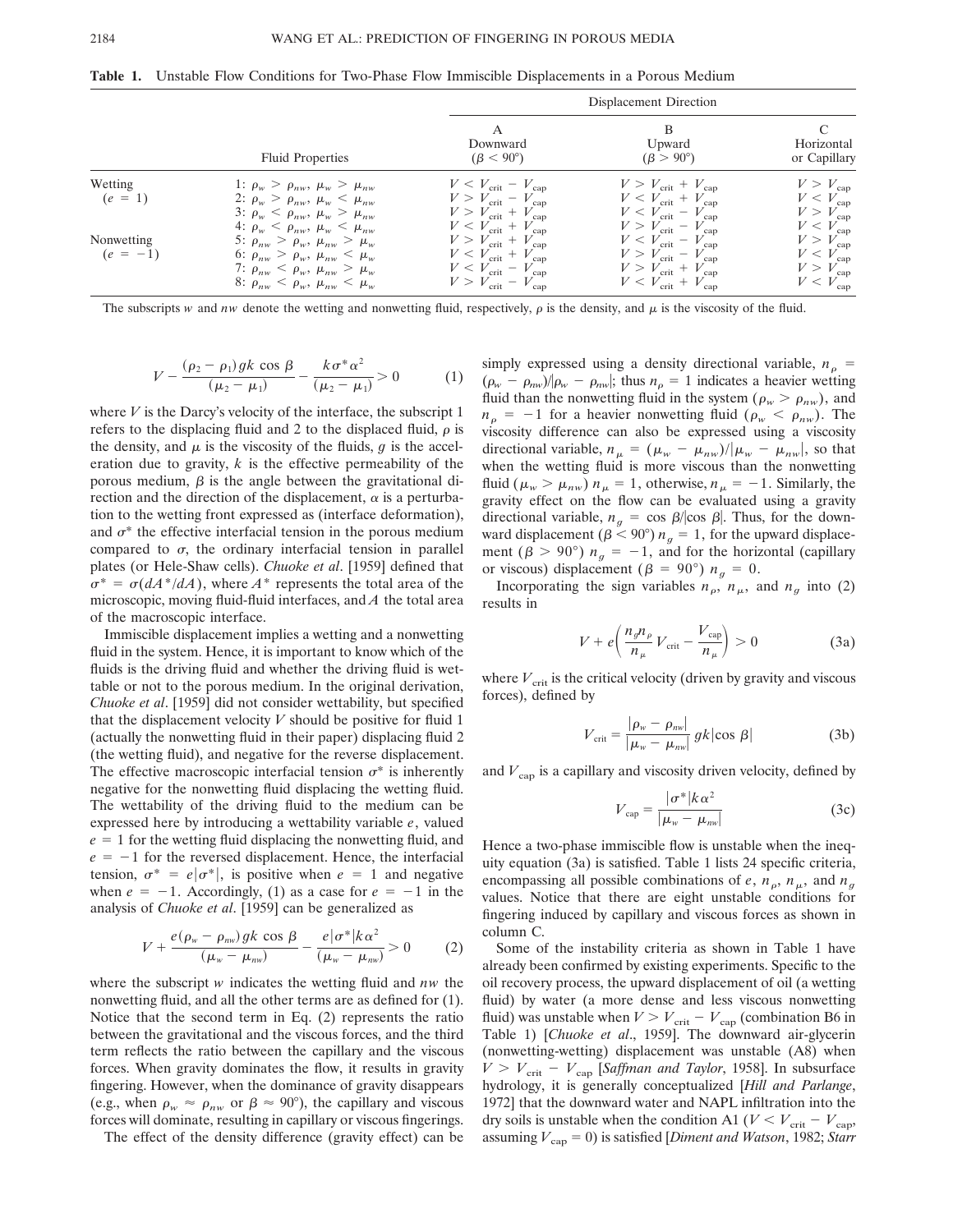*et al*., 1986; *Tamai et al*., 1987; *Glass et al*., 1988; *Hillel and Baker*, 1988; *Selker et al*., 1992; *White et al*., 1976; *Ritsema et al*., 1993; *Hendrickx et al*., 1993]. In the case of infiltration dominated by the capillary force, *Yao and Hendrickx* [1996] observed capillary fingering, consistent with combination C1  $(V > V<sub>cap</sub>)$ . During groundwater contamination by a nonwetting dense nonaqueous-phase liquid (DNAPL), which was less viscous than water [*Held and Illangasekare*, 1995], the downward DNAPL-water displacement was unstable when  $V <$  $V_{\text{crit}} + V_{\text{cap}}$ , consistent with the combination A6.

### **3. Fingering in the Vadose Zone**

#### **3.1. Wetting Front Instability With the Capillary Effects**

In the vadose zone, where water and NAPLs are the wetting fluid and air is the nonwetting fluid, both the density and viscosity of the air phase are negligible compared to that of water and NAPLs. Hence (3b) becomes

$$
V_{\text{crit}} = \frac{|\rho_w - \rho_{\text{nw}}|}{|\mu_w - \mu_{\text{nw}}|} g k |\cos \beta| = K_s |\cos \beta| \tag{4}
$$

where  $K<sub>s</sub>$  is the saturated hydraulic conductivity of the porous medium at water entry value [*Parlange and Hill*, 1976]. In the vadose zone, the effective macroscopic interfacial tension  $(\sigma^*)$ is equivalent to the capillary pressure head  $(h_{cf})$ , by

$$
|\sigma^*| = \frac{R}{\cos \theta^*} |\rho_w - \rho_{nw}| g |h_{cf}| = R^* |\rho_w - \rho_{nw}| g |h_{cf}| \tag{5}
$$

where  $\theta^*$  is the contact angle between the liquid and the soil particles at the macroscopic interface, *R* was called the hydraulic radius of a capillary "equivalent to the ratio of volume to surface of the capillary" [*Bear*, 1972, p. 446], and *R*\* is a characteristic curvature of the macroscopic interface, equivalent to the microscopic variation (roughness height) of the wetting front. The value of  $R^*$  is decided by wettability ( $\theta^*$ ) of the driving fluid to the porous medium, and microscopic heterogeneity of the porous medium. Thus (3c) can be rewritten as

$$
V_{\rm cap} = \frac{|\rho_w - \rho_{\rm nw}|}{|\mu_w - \mu_{\rm nw}|} gk^* |h_{cf}| \alpha^2 = K_s R^* |h_{cf}| \alpha^2 \qquad (6)
$$

Because of fluid hysteresis in a porous medium, the frontal capillary (suction) pressure head,  $h_{cf}$ , is dual valued, depending on the direction of the displacement. If the wetting phase (e.g., water) is driving the flow without compression of the nonwetting phase (air), then  $h_{cf} = rh_{we}$ , where  $r = \rho/\rho_{water}$ is the specific gravity of the driving fluid (liquid), or the density ratio of the gravity of the driving fluid (e.g., NAPL) to pour water (reference liquid). However, if the air phase is compressed, air tends to displace water or NAPL, and the capillary pressure  $h_{cf} = rh_{ae}$ , where  $h_{ae}$  is the dynamic air-entry pressure of the porous medium. The critical perturbation  $\alpha$  is a small value relative to the magnitude of  $|h_{cf}|$ . Assuming that  $\alpha = |h_{cf}|/c_0$ , where  $c_0$  is a constant, (6) becomes

$$
V_{\rm cap} = \frac{|h_{cf}|^3}{c_0^2} R^* K_s = \frac{|h_{cf}|^3 K_s}{c} \tag{7}
$$

where  $c = c_0^2/R^*$  is a rough constant used to indicate the combined effects of wetting front perturbation and microscopic heterogeneity on flow instability.

The capillary effects on wetting front (in)stability was rarely

studied in the past except *Yao and Hendrickx* [1996], who had examined the problem by comparing the intrinsic gravitational characteristic time  $(t_{grav})$  and the infiltrational characteristic time ( $t<sub>inf</sub>$ ), according to [*Philip*, 1969]. Their results indicated that at extremely low infiltration rates (driven by capillary forces), the wetting front was actually stable. The critical capillary velocity was  $V_{\text{cap}} \approx 0.29$  cm/h for  $r = 1$ ,  $h_{we} = 3.5$  cm and  $K_s = 1188$  cm/h. Substituting these data into Eq. (7) results in  $c \approx 175000$ . Thus, for water infiltration into sandy soils ( $|h_{we}| = 3 - 10$  cm of pure water),  $V_{cap} \approx (0.00015 -$ 0.006)  $K_s$ ; in loamy soils ( $|h_{we}| = 10-50$  cm),  $V_{cap} \approx$  $(0.006-0.7) K_s$ ; and in clay soils  $(|h_{we}| = 50-100$  cm),  $V_{\text{cap}} \approx (0.7-5.7) K_s$ . With combinations A1 and C1 in Table 1, the downward infiltration ( $\beta$  < 90°) of water and NAPL, without the effect of air compression (i.e.,  $|h_{cf}| = r|h_{we}|$ ), is unstable when the system influx ratio  $(R_s = V/K_s)$  falls in a range

$$
\frac{|rh_{we}|^3}{c} < R_s < |\cos \beta| - \frac{|rh_{we}|^3}{c} \tag{8}
$$

According to the combination B1 in Table 1, the upward displacement (combination B1) is unstable when

$$
R_s > |\cos \beta| + \frac{|rh_{we}|^3}{c} \tag{9}
$$

Assuming  $r = 1$  and  $c = 175,000$ , the dividing lines for the stable and unstable flow conditions are shown in Figure 1. It can be seen that the downward infiltration (Figure 1a) is unconditionally stable in a medium exhibiting a water entry value of at least  $|h_{we}| = 42$  cm (corresponding to a loam). The increase in  $|h_{we}|$  reduces the area for the unstable flow, indicating that capillarity has a stabilizing effect. For the upward displacement of air by water/NAPL (Figure 1b), although the flow is unstable under the high velocities, the displacement will be automatically stabilized when the velocity eventually slows down. For the horizontal ( $\beta = 90^{\circ}$ ) displacement of air by water or NAPL, the wetting front is easier to be unstable compared to the other conditions. Particularly, in the Hele-Shaw cells ( $|h_{we}| \approx 0$ ), the wetting front is immediately unstable as long as  $V > 0$ .

The commonly used instability criterion  $V \leq K_s$  [*Hill and Parlange*, 1972], neglecting the capillary effect and predicting potential unstable flow in all porous media, has been invalidated in a number of experiments [e.g., *Yao and Hendrickx*, 1996; *Wang et al*., 1998b]. Although this criterion is a special case of (8) for  $r = 1$ ,  $\beta = 0$  and  $|h_{we}| = 0$ , it can be used for the sandy soils ( $|h_{we}| < 10$  cm) resulting in less than 0.3% of error. On the basis of this criterion and a restrictive deltafunction assumption, *Raats* [1973] and *Philip* [1975] arrived at alternative criteria expressed in water and air pressure heads. These theoretical studies in hydrology inspired extensive experimental studies in the past 3 decades on unstable flow and led to a better understanding of gravity fingering, primarily in Hele-Shaw cells, glass beads, and sandy soils. However, the criterion  $V \leq K_s$  is not generally applicable for fine materials due to the effect of capillarity (Figure 1).

#### **3.2. Wetting Front Instability With Air Entrapment Effects**

During downward infiltration of water and NAPL over a large surface area, the soil air phase between the wetting front and the groundwater table (or impermeable layers) is often compressed. Air compression considerably reduces the infil-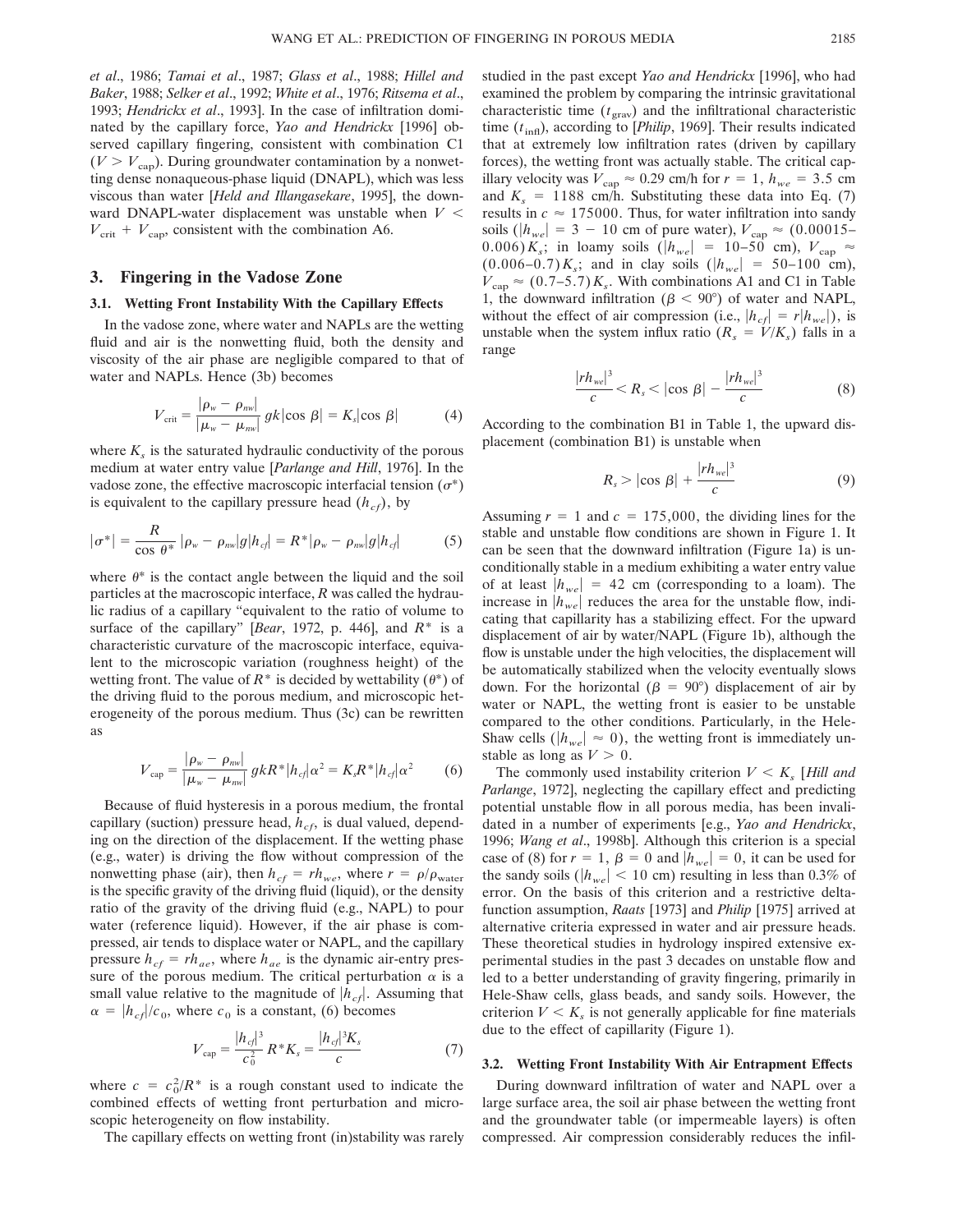



Figure 1. Stable and unstable flow with respect to the system influx ratio ( $R_s = V/K_s$ ) and the water-entry value ( $h_{we}$ ) of a porous medium: (a) downward and horizontal flow (b) upward and horizontal flow.

tration rate and induces fingering [*Wang et al*., 1998]. When the instability criterion, (8), is applied to water and NAPL infiltration into fingering-prone sandy soils, the delta-function assumption is appropriate. Thus the system flux can be determined by  $V = K_S(h_0 + L + |h_{cf}| - h_{af})/L$ , where,  $h_0$  is the pressure head at the soil surface,  $L$  the depth of wetting,  $h_{cf}$ the capillary pressure at the wetting front, and  $h_{af}$  the air pressure immediately below the wetting front. According to (8) and substituting for *V* above, the wetting front is unstable when

$$
1 - |\cos \beta| + \frac{|rh_{we}|^3}{c^2} < \frac{rh_0 + |h_{cf}| - h_{af}}{L} < 1 - \frac{|rh_{we}|^3}{c^2} \tag{10}
$$

The air pressure  $h_{af}$  ahead of the wetting front is a function of both the depth of wetting, *L*, and the depth of the air barrier *B* (e.g., the groundwater table). During isothermal infiltration into a homogeneous medium, the soil air is initially at the prevailing barometric pressure,  $h_b$  ( $h_b \approx 10$  m of water). The Boyle's law for a perfect gas can be applied as  $h_bB = (h_{af} +$  $h_b$ )( $B - L$ ), or

$$
h_{af} = h_b \left(\frac{L}{B - L}\right) \tag{11}
$$

Substituting (11) into (10) gives a critical depth *L*\* (for unstable flow due to air compression) or a critical depth ratio,  $l =$ *L*\*/*B*, determined by

$$
\frac{g^{2}(rh_{0} + |h_{cf}|) - (c - |rh_{we}|^{3})L^{*}}{g^{2}(rh_{0} + |h_{cf}| + h_{b}) - (c - |rh_{we}|^{3})L^{*}} < l
$$
\n
$$
< \frac{c^{2}(rh_{0} + |h_{cf}|) - (c + |rh_{we}|^{3})L^{*}}{c^{2}(rh_{0} + |h_{cf}| + h_{b}) - (c + |rh_{we}|^{3})L^{*}}
$$
\n(12)

For the Hele-Shaw cells ( $V_{\text{cap}} = 0$  cm), the critical depth ratio can be written as

$$
l = \frac{rh_0 + h_{cf}}{rh_0 + h_{cf} + h_b}
$$
 (13)

Figure 2 is a graphical expression of (12) (assuming  $r = 1$  and  $h_{cf} = rh_{ae} = 2rh_{we}$ . It can be seen that air compression causes instability at a small critical depth ratio *l*, and the instability is more likely to occur under a relatively lower surface pressure head  $h_0$ . When  $h_0 < 20$  cm, all the infiltrations are subject to instability before  $L^* = 11\%$  of *B*. If the soils are submerged under a very high head ( $h_0 = 100$  cm), the wetting front is unstable before  $L^* = 17\%$  of *B*. The experimental results of *Wang et al*. [1998], using a loamy sand  $(h_{we} = 9 \text{ cm}, B = 45 \text{ cm})$ , are shown in Table 2. It was generally observed that immediately after the wetting front was predicted to be unstable, the flow was fingered (a few centimeters) below the critical depth *L*\*.

#### **3.3. Formation, Propagation, and Persistence of Fingers**

When the system influx ratio  $R_s = V/K_s$  is lower than  $1 - |h_{we}|^3/c$  and greater than  $|h_{we}|^3/c$ , as shown by (8), fingers will initiate in the most probable regions with an earlier breakthrough of the infiltrating fluid. Once formed, the fingers will



Water-entry value of a porous medium,  $h_{we}$  (cm)

**Figure 2.** Dimensionless critical depth  $(l = L^*/B)$  of wetting for unstable flow with respect to water-entry value  $(h_{we})$ of a porous medium and the surface water head  $(h_0)$ , with air compression ahead of the wetting front.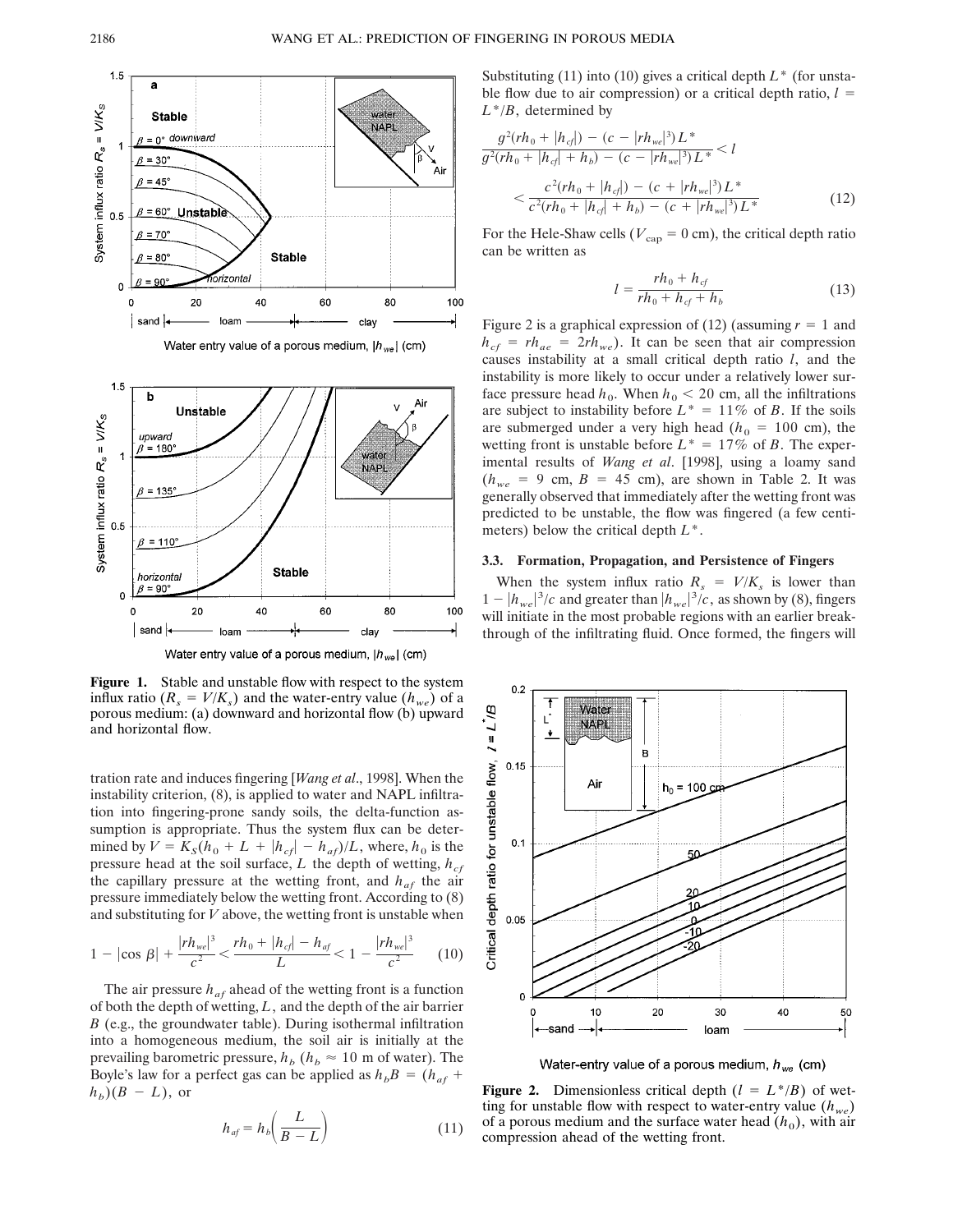propagate according to the vertical and horizontal distribution of the breakthrough pressure in the porous media and expand upon increase in extra potentials available at the finger tip. When the finger meets a coarse layer in the system with a lower water-entry pressure,  $h_{we}$ , propagation of the finger will temporarily pause (or wait) until the tip of the finger is sufficiently saturated so that the capillary (suction) pressure at the tip is lowered to the entry value of the sub layer [*Hillel and Baker*, 1988]. When the finger meets a fine layer with a larger  $h_{we}$ value, the finger tip expands laterally until suction at the tip is equal to the water entry value of the fine layer [e.g., *Wang et al*., 1998b]. Potentials in excess of  $h_{we}$  will cause lateral expansion of fingers (stabilization of the wetting front). All previous experimental studies show the development of few, more dominant fingers soon after the onset of wetting front instability. These dominant fingers grow and expand at the sacrifice of smaller fingers which are dampened out due to lateral diffusion. It has also been observed in the past that, unlike the smooth fingering in Hele-Shaw cells, the porous media experiments showed irregular side protrusions, tip splitting, and finger merging due to heterogeneity at the wetting front. The roughness height  $(R^*)$  of the wetting front in Hele-Shaw cells is close to zero, whereas in a porous soil it was experimentally observed that  $R^*$  varies in a range  $0.5 < R^* < 1.5$  cm depending on the wettability of the medium.

Experiments have also indicated that the fingers persist over long periods of time [*Glass et al*., 1989b]. In an initially dry porous medium, the suction head for water is relatively high, as shown by point A in Figure 3. The finger tip (B or C) is on the main wetting curve while the remaining core and the upper portions of the finger (point D and E) are on the main drainage curve. Hence large differences in moisture content coexist in a finger [*Glass et al*., 1989b; *Liu et al*., 1994; *Nieber*, 1996]. The core area is preserved as a relatively wetter zone (due to wetting fluid transportation), whereas the upper portion fringe areas (from point D onward) are progressively desaturated due to lateral diffusion. Until the water potential at the fringe (point F) is approximately equal to that of the initial soil matrix (point A), lateral diffusion (or expansion) will stop and the fingered area will remain wetter than the surrounding areas. This wet core area facilitates the growth of the finger at a later time upon rewetting. For instance, if water is reapplied at the surface, the wetting fluid enters the medium primarily in the core area due to earlier breakthrough at point G. Air would enter the finger again at point H when the finger is expanded laterally.

Thus persistence of fingering is a direct consequence of fluid

**Table 2.** Critical Unstable Depth, Observed Depth of Fingering, and the Corresponding Air Pressure in Air-Confined Sand Columns ( $h_{we} = 9$  cm and  $B = 45$  cm) According to *Wang et al.* [1998]

| Head<br>$h_0$ , cm | Surface Water Predicted Depth<br>of Instability<br>$L^*$ , cm | Observed Depth<br>of Fingering<br>$Z_{\rm min}$ , cm | Air Pressure at<br>the Time of<br>Fingering<br>$h_{af}$ , cm |
|--------------------|---------------------------------------------------------------|------------------------------------------------------|--------------------------------------------------------------|
| $-10$              | 0.4                                                           |                                                      | 10                                                           |
| $-5$               | 0.6                                                           | 3                                                    | 16.5                                                         |
|                    | 0.8                                                           | 4                                                    | 22                                                           |
|                    | 1.0                                                           |                                                      | 28                                                           |
| 10                 | 12                                                            |                                                      | 30                                                           |



**Figure 3.** Formation, propagation, and persistence of fingers due to fluid hysteresis in a porous medium.

hysteresis in a porous medium. The capillary (suction) head  $(h<sub>cf</sub>)$  at the wetting front (point B and G) is at the dynamic wetting fluid breakthrough (or water-entry) pressure  $h_{we}$  (corresponding to the natural saturated conductivity of the medium); whereas  $h_{cf}$  at the air entry points D and H are at the dynamic nonwetting fluid breakthrough (air-entry) pressure *hae*. As the finger propagates downward, the always naturally saturated finger tip receives water from the unsaturated larger areas in the upper portions of the finger. The increase in gravity head at the finger tip is balanced by the decrease in  $h_{cf}$ from the water entry point (B or G) to the air entry point (D or H). Thus the height of the saturated tip area may be simply determined by  $l_{\text{tip}} = r(h_{ae} - h_{we})$ .

Assuming that the air is not compressed, the displacement of air by water or NAPL follows the wetting curves 1, 4, and 3 (see Figure 3) toward the inflection point at points B and G for the first and second cycle of wetting, respectively. Desaturation above the tip area follows the main drainage curves 2 and 5 toward the inflection points at D and H, respectively. However, further desaturation above the point D or H would be much more difficult since the curvatures of the drainage curves 2 and 5 turn upward at the inflection point D and H, respectively. Thus, the width of the finger is almost established at point D or H. According to *Glass et al*. [1989b], lateral diffusion of water after the establishment of the basic finger width was extremely slow. In the case of air compression ahead of the wetting front, the capillary pressure increases at the liquid-air interface, thus point D on the finger moves down to point B (and point H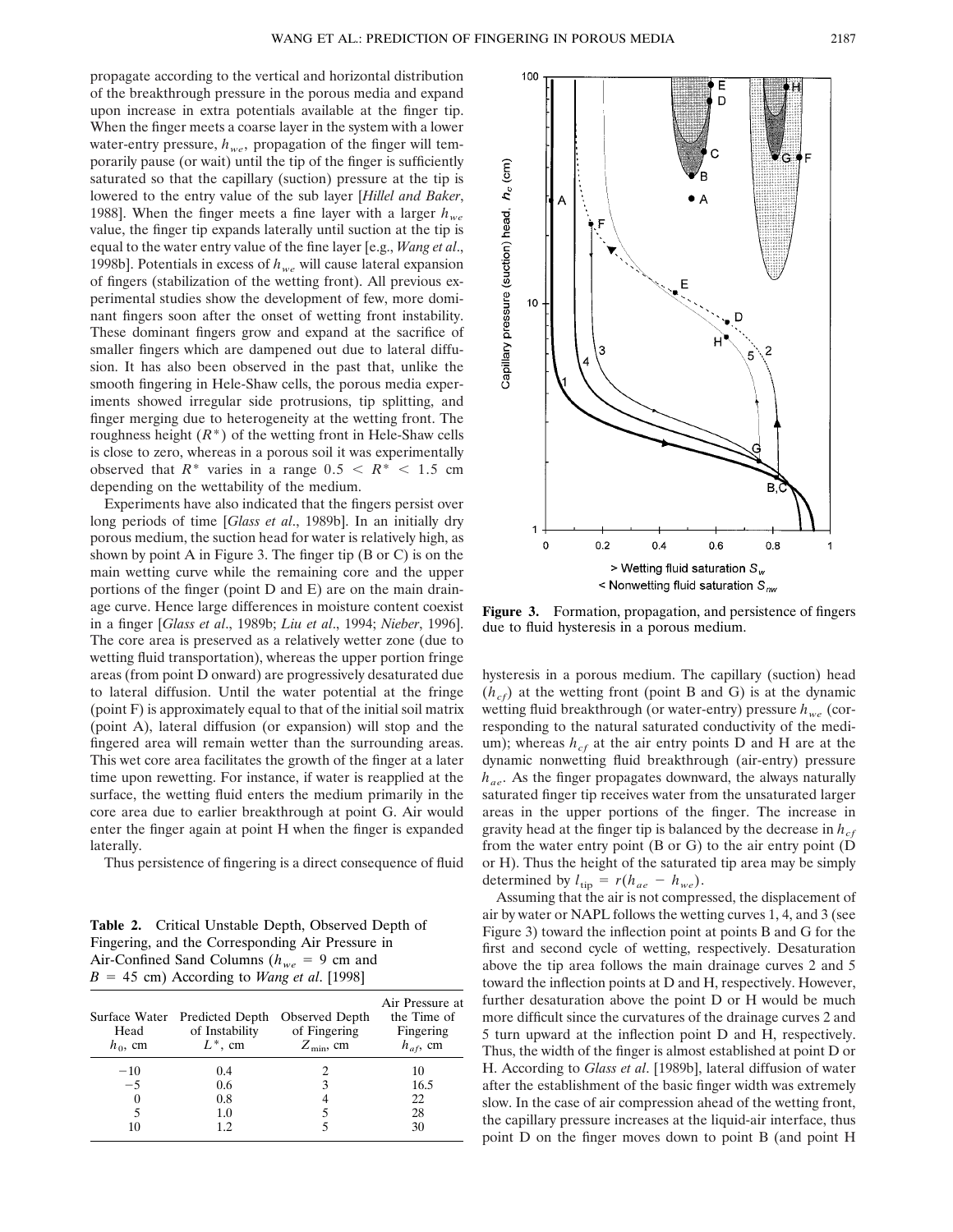down to point G). The wetting front is alternatively desaturated (when air is compressed ahead of the wetting front) and saturated again after air breakthrough into the open air [*Wang et al*., 1997].

#### **3.4. Size, Number, and Velocity of Fingers**

Finger size and velocity are important parameters in predicting groundwater recharging and pollution in case of unstable infiltration. On the basis of the linear stability analyses of *Saffman and Taylor* [1958] and *Chuoke et al*. [1959], *Parlange and Hill* [1976], *Glass et al*. [1989a, b, 1991] and *Liu et al*. [1994] proposed equations for calculating the size (width or diameter) and propagation velocity of an established finger in porous media. According to the scaling analysis of *Glass et al*. [1991], under a certain system influx ratio  $(R_s = V/K_s)$  the size of a finger can be determined by

$$
d = a \sqrt{\frac{\sigma^*}{(\rho_w - \rho_{\text{mw}})g}} \left(\frac{1}{1 - R_s}\right)^{1/2} \tag{14}
$$

based on analysis of *Chuoke et al*. [1959], and

$$
d = a \frac{S^2}{2K_s(\theta_s - \theta_i)} \left(\frac{1}{1 - R_s}\right) \tag{15}
$$

based on equation of *Parlange and Hill* [1976]. *S* is the sorptivity,  $\theta_s$  the natural saturated moisture content,  $q_i$  the initial moisture content,  $a = \pi$  for two-dimensional finger width, and  $a = 4.8$  for three-dimensional finger diameter. Substituting Eq. (5) into (14), assuming  $h_{cf} = rh_{we}$ , we obtain

$$
d = a \sqrt{rR^* |h_{we}|} \left(\frac{1}{1 - R_s}\right)^{1/2} \tag{16}
$$

Thus the size (*d*) of the finger, without the effect of air compression, depends on the specific gravity ( $r = \rho/\rho_{\text{water}}$ ), the characteristic roughness height of the wetting front ( $0.5 <$  $R^*$  < 1.5 cm in soil media), the water entry value ( $h_{we}$ ) of the porous medium, and the system influx ratio  $(R_s = V/K_s)$ . For most of the natural rainfalls with very low infiltration rate,  $R_s \approx 0$ , the finger size can be simply estimated using

$$
d = a \sqrt{rR^* |h_{we}|} \tag{17}
$$

In the case of air compression and air counterflow from ahead of the saturated wetting front (at water-entry value), the sorptivity (*S*) can be determined by [*Wang et al*., 1997]:

$$
S = \sqrt{K_c \phi (1 - S_{w,0} - S_{nw,c}) r (h_{ae} - h_{we})}
$$
(18)

where  $K_c$  is the hydraulic conductivity of the transmission zone with increased air encapsulation,  $\phi$  the total porosity,  $S_{w,0}$  the residual water saturation, and  $S_{nw,c}$  the residual air saturation (encapsulation) for the air entrapment condition. Notice that  $\phi(1 - S_{w,0} - S_{nw,c}) \approx (\theta_s - \theta_i)$  and  $K_c \approx 0.5K_s$  [*Bouwer*, 1966; *Vachaud et al*., 1974; *Touma et al*., 1984]. Substituting these estimates into (18) and (15), we obtain

$$
d = \frac{ar|h_{ae} - h_{we}|}{4} \left(\frac{1}{1 - R_s}\right) \tag{19}
$$

Here the finger size for the air entrapment condition depends on both the dynamic air entry value (*hae*) and dynamic water entry value ( $h_{we}$ ), besides the effect of system flux ratio ( $R_s$  =  $V/K<sub>s</sub>$ ). Again, when  $R<sub>s</sub> \approx 0$ , the finger size is decided only by the breakthrough (entry) values of the porous medium, i.e.,

$$
d = \frac{ar|h_{ae} - h_{we}|}{4} \tag{20}
$$

The dynamic air and water entry pressures of a porous medium  $(h_{ae}$  and  $h_{we})$  can be directly measured in the field using a pressure infiltrometer method [*Fallow and Elrick*, 1996]. Both values can also be indirectly estimated from the retention curves [e.g., *Wang et al*., 1997]. Many experimental studies [e.g., *Bouwer*, 1964; *Carsel and Parrish*, 1988; *Luckner et al.*, 1989] suggested that  $h_{we} \approx 0.5h_{ae}$ . Hence (20) can be further simplified to be

$$
d = \frac{ar|h_{ae}|}{8} \tag{21}
$$

The predictions of (16) and (19) are compared in Table 3 with the results of existing experimental studies. It is shown that air entrapment tends to reduce the finger size in wettable soils, but, increases the finger size in repellent (hydrophobic) soils. The calculated finger sizes are generally in close agreement with the observed data. Nevertheless, it needs to be pointed out that, in many of the experimental studies, the sizes of the fingers were evaluated in the tip area where the finger was not fully grown, resulting in smaller finger size than the calculated (Figure 4). Moreover, in most of the studies, the water entry values  $(h_{we})$  were obtained from the (estimated) static wetting curves, which tend to be greater than the dynamic (realistic) water entry value [*Corey and Brooks*, 1972]. If the realistic  $h_{we}$  values were used, (16) and (19) would be more accurate.

The fingered area  $(NA_f)$  is a fraction of the total cross sectional area  $(A_s)$  of the system, or,  $NA_f = FA_s$ , where *N* is the number of fingers,  $A_f$  the average cross section of a single finger and  $F$  the fingered fraction. Thus the average flux through the fingers is  $q_f = V/F$ . According to the mass conservation law,  $\overline{VA}_s = \overline{q_f}NA_f = \overline{q_f}N\pi d^2/4$ . When the finger diameter *d* is determined by (16) or (19) while taking  $a = 4.8$ , the number of fingers in an arbitrary cross-sectional area  $(A<sub>s</sub>)$ is given by

$$
N = \frac{A_s F (1 - R_s)}{18rR^* |h_{we}|}
$$
(22)

for the air-free condition, and

$$
N = \frac{A_s F (1 - R_s)}{1.13r^2 |h_{ae} - h_{we}|^2}
$$
 (23)

for the air-entrapment condition. The number (*N*) of fingers depends again on accurate estimation of  $h_{we}$ ,  $h_{ae}$ , and  $R_s$ . Systematic analysis and experimentation by *Glass et al*. [1989a, b] gave  $F = 0.0765 + 0.9018\sqrt{R_s}$  with the least squares best fit coefficient  $R^2 = 0.9552$ .

According to the work of *Glass et al*. [1989a, b], the average finger propagation velocity (*v*) was expressed as

$$
v = \frac{K_s}{(\theta_s - \theta_i)} [C + (1 - C) \sqrt{R_s}]
$$
 (24)

where  $C$  is the projected zero flow velocity for fingers, determined experimentally to be 0.1 for two-dimensional systems and 0.23 for three-dimensional systems. Notice that when  $C =$ 0.1 the value in the bracket is approximately  $F = 0.0765 +$  $0.9018\sqrt{R_s}$  as shown above. According to data of *Glass et al*.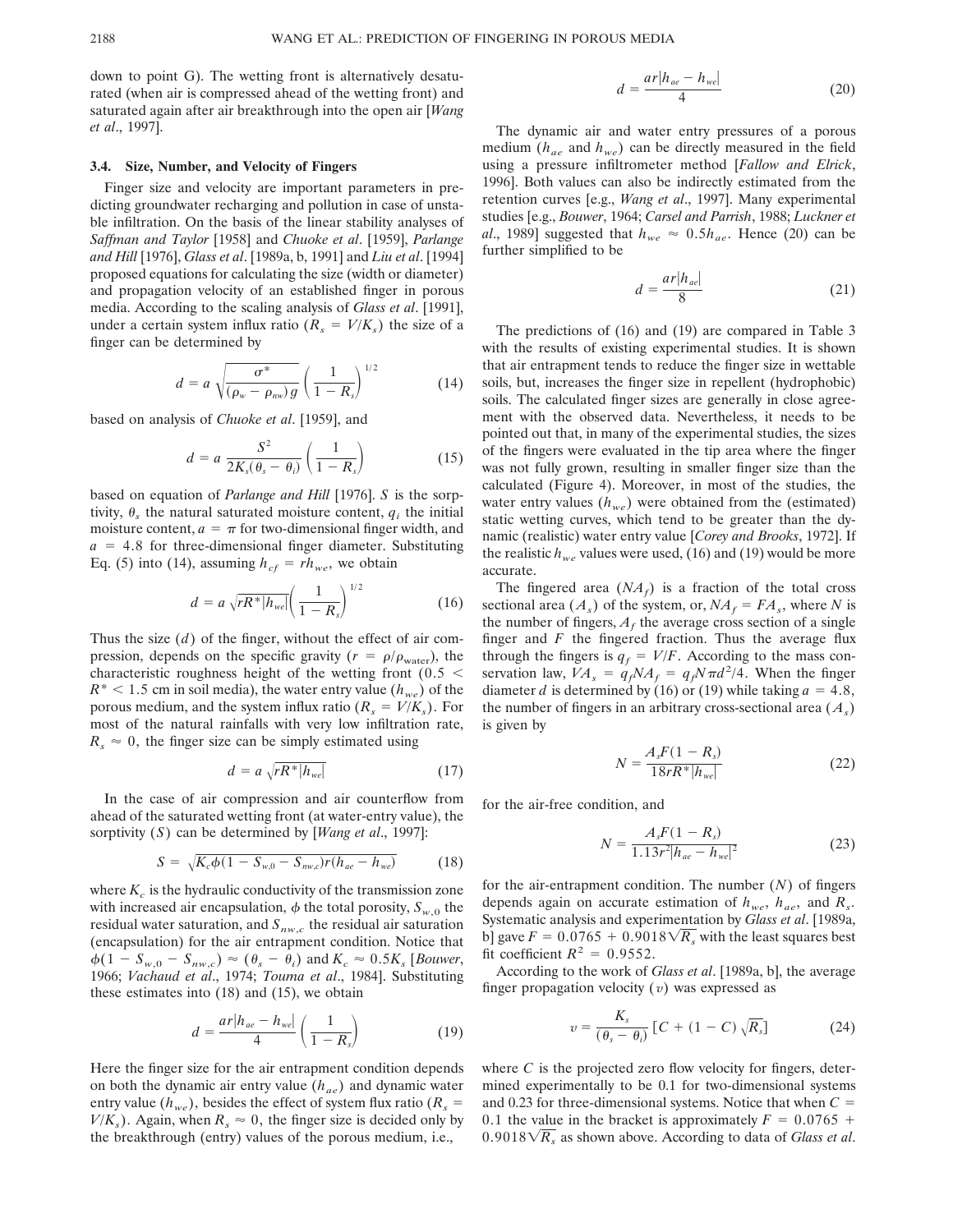**Table 3.** Calculated Finger Size ( $d_{ca}$ ) Using (16) for Air-Draining Condition and (19) (Assuming  $R^* = 1$  cm) for Air Entrapment Condition, As Compared to the Observed Finger Size  $(d_{ob})$ 

|                                                                    | a     | $\mathbf{r}$ | $h_{ae}$<br>cm | $h_{we}$ ,<br>cm | $R_s = V/K_s$ | $d_{ca}$ , cm |         |                |
|--------------------------------------------------------------------|-------|--------------|----------------|------------------|---------------|---------------|---------|----------------|
| Authors                                                            |       |              |                |                  |               | (16)          | (19)    | $d_{ob}$<br>cm |
| Glass et al. [1989], sand                                          | $\pi$ |              | 4.6            | 2.3              | 0.1           | $5*$          | 2       | 2              |
|                                                                    | $\pi$ |              | 4.6            | 2.3              | 0.2           | $5.3*$        | 2.3     | 3              |
|                                                                    | $\pi$ |              | 4.6            | 2.3              | 0.3           | $5.7*$        | 2.6     |                |
|                                                                    | $\pi$ |              | 4.6            | 2.3              | 0.82          | $11.2*$       | 10      | 15             |
| Baker and Hillel [1990], sand                                      | $\pi$ |              | 3.8            | 1.9              | 0.0918        | $4.5*$        | 1.6     | 3              |
|                                                                    | $\pi$ |              | 22.8           | 11.4             | 0.3           | $12.7*$       | 12.8    | 10             |
| Liu et al. [1994] - dry sand                                       | $\pi$ |              | 4              | 2                |               | $4.4*$        | 1.6     | 3.5            |
| - wet sand                                                         | $\pi$ |              | 8              | 4                |               | $6.3*$        | 3.1     | 6.5            |
| Yao and Hendrickx [1996], sand                                     | 4.8   |              |                | 3.5              | 0.0004        | $9.0*$        | 4.2     | 5              |
|                                                                    | 4.8   |              |                | 3.5              | 0.0002        | $9.0*$        | 4.2     | 12.5           |
|                                                                    | 4.8   |              | 20             | 10               | 0.01          | $15.3*$       | 12.1    | 11             |
|                                                                    | 4.8   |              | 6              | 3                | 0.01          | $8.4*$        | 3.6     | 4              |
|                                                                    | 4.8   |              | 6              | 3                | 0.0002        | $8.3*$        | 3.6     | 12             |
|                                                                    | 4.8   |              | 17             | 8.5              | 0.025         | $14.2*$       | 10.5    | 8              |
| Ritsema et al. [1996]                                              | 4.8   |              | $\overline{7}$ | $-7$             |               | $12.7*$       | 16.8    | 11             |
|                                                                    | 4.8   |              | 10             | $-10$            |               | $15.2*$       | 24.0    | 22.5           |
| Butts and Jensen [1996] (oil - sand)<br><i>Wang et al.</i> [1998b] | $\pi$ | 0.87         | 6              | 3                | (0.2)         | $5.7*$        | 2.6     | 5              |
| negative $h_0$ on sand                                             | $\pi$ |              | 18             | 9                | 0.45          | $12.7*$       | 12.9    | 10             |
| layered loam-over-sand                                             | $\pi$ |              | 18             | 9                | 0.017         | $9.5*$        | 7.2     | 8              |
| water repellent sand                                               | $\pi$ |              | $\overline{7}$ | $-7$             | 0.05          | $8.5*$        | 11.6    | 7              |
| negative $h_0$ on sand (air-confined)                              | $\pi$ |              | 18             | 9                | 0.52          | 13.6          | $14.7*$ | 8              |
| negative $h_0$ on sand (air-confined)                              | $\pi$ |              | 18             | 9                | 0.25          | 10.9          | $9.4*$  | 7              |
| layered loam-over-sand (air-confined)                              | $\pi$ |              | 18             | 9                | 0.017         | 9.5           | $7.2*$  | 8              |
| water repellent sands (air-confined)                               | $\pi$ |              | 7              | $-7$             | 0.1           | 8.8           | $12.2*$ | 10             |

Here  $a = \pi$  for two-dimensional finger width and  $a = 4.8$  for three-dimensional finger diameter. Values of  $h_{ae}$  were estimated using  $h_{ae}$  $2h_{we}$ , and the asterisked values of *d* correspond to the experimental conditions.

[1989a, b],  $F \approx R_s^{1/2}$  for  $R_s = 0.4 - 1.0$ , and  $F \approx 0.2$  for  $R_s$  < 0.4. Thus (24) can be approximated by

$$
v \approx \frac{K_s F}{(\theta_s - \theta_i)}\tag{25}
$$

Again, the calculated finger velocities using (25), as shown in Figure 5, closely agreed with the experimental results of *Wang* *et al*. [1998b]. Both Eq. (25) and the experiments of *Wang et al*. [this issue] showed that the propagation velocity of the fingers is slower  $(F < 1)$  than that of the stable wetting front  $(F = 1)$ .

## **4. Summary and Conclusions**

The original linear instability criterion of *Chuoke et al*. [1959] is generalized by considering wettability of two immis-



**Figure 4.** Calculated and observed finger sizes corresponding to data as shown in Table 3.



**Figure 5.** The calculated finger velocities using (25) as compared to the observed data from *Wang et al*. [this issue].